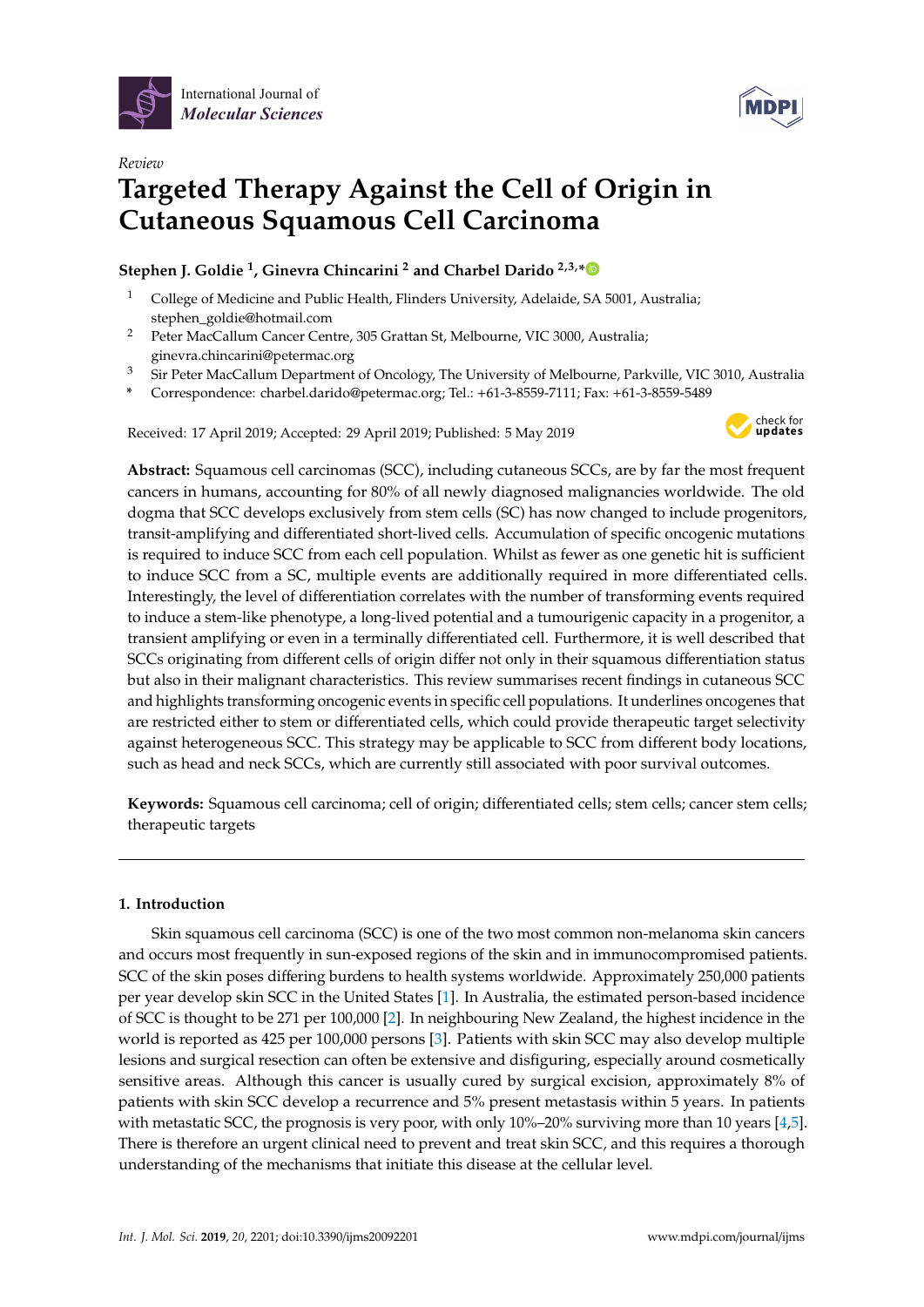Epidermal keratinocytes are continually exposed to a wide range of environmental assaults including ultraviolet (UV) irradiation, chemical carcinogens, infection with human papilloma viruses (HPV) and other pathogens; and are therefore at a high risk of acquiring oncogenic mutations. The widespread exposure of the epidermis across sun-exposed body sites induces cellular transformation not only in a few cells but across the entire exposed field. However, relatively few skin cancers develop because most cells that acquire mutations are lost through the normal process of terminal differentiation [\[6\]](#page-7-5), and it usually takes more than one genetic event for a tumour to develop. Most tumours are clonal in origin [\[7\]](#page-7-6), meaning they can be traced back to the same single cell. It has been estimated that five events in humans, and two or three in rodents, are sufficient to transform a normal cell into a cancer cell [\[8\]](#page-7-7). Recent findings have shown that epidermal cells are more heterogeneous than previously thought with distinct proliferation and survival rates, varying long-term renewal and repair capacities and, evidently, differing oncogenic potential [\[9](#page-7-8)[,10\]](#page-7-9). The most likely candidate population is the long-term epidermal resident cells, presumably stem cells (SC), which have an advantageous ability to result in tumour formation following few "genetic hits"; even though cells harbouring cancer-causing non-random mutations can maintain their physiological function until a positive selection of mutant drivers for clonal expansion occurs [\[11\]](#page-7-10).

#### **3. Heterogeneity of Cutaneous SCC**

Skin SCCs exhibit complex cellular heterogeneity, with some cells expressing normal terminal differentiation markers while others are partially differentiated or undifferentiated. Depending on the oncogene or tumour suppressor involved and the cell of origin in which the oncogenic event took place, these SCCs manifest various differentiation states [\[12\]](#page-7-11). Furthermore, a functional heterogeneity has been established both in terms of clonal growth of SCC cells in vitro [\[13,](#page-7-12)[14\]](#page-8-0) and in xenograft models in immune compromised mice [\[15\]](#page-8-1). It was proposed that SCs should first transform into cancer stem cells (CSC) in order to induce SCC [\[16](#page-8-2)[,17\]](#page-8-3). Clinicians and researchers have sought to identify unique markers of these CSCs, so that targeted therapies targeting those cells could form the "magic bullet" capable of preventing tumours from developing further, or even regressing or eradicating them. Whilst the likelihood that one target alone will provide benefit for patients is low, targeting multiple oncogenic mechanisms may have additive and/or synergistic effects and may therefore be ultimately effective in managing the disease.

A great deal of heterogeneity exists within the SC population, and this is supported by a vast publication list. Studies on head and neck SCC (HNSCC) have identified heterogeneity within tumours through differential expression of the CD44 cell surface glycoprotein, where cells expressing this factor show concomitant increased expression of the *BMI1* gene that has been shown to play roles in self-renewal and tumourigenesis [\[15\]](#page-8-1). Moreover, tumour heterogeneity can arise from additional non-genomic factors that lie within the microenvironment, including the availability of metabolites and signalling molecule gradients, which also contribute to the response of a tumour to specific drugs. This was shown when differential TGF-β signalling within SCCs influenced tumour drug responses; TGFβ in this context confers resistance to cisplatin, one of the most widely used anti-cancer drugs [\[18\]](#page-8-4). Although cisplatin treatment is highly effective for some skin SCCs, it remains to be seen whether combined anti-TGFβ/cisplatin therapy is beneficial for the whole spectrum of cutaneous SCC as well as for the treatment of HNSCC. Further identification of specific factors driving SCC pathogenesis from the cell of origin of these tumours will allow development of selective targeting approaches for better survival outcomes.

#### **4. The Cell of Origin in Cutaneous SCC**

The well-established dual 7,12-dimethylbenz[a]anthracene (DMBA)/12-O-tetradecanoylphorbol 13-acetate (TPA) carcinogenesis protocol in mice demonstrates that cancer initiation is an irreversible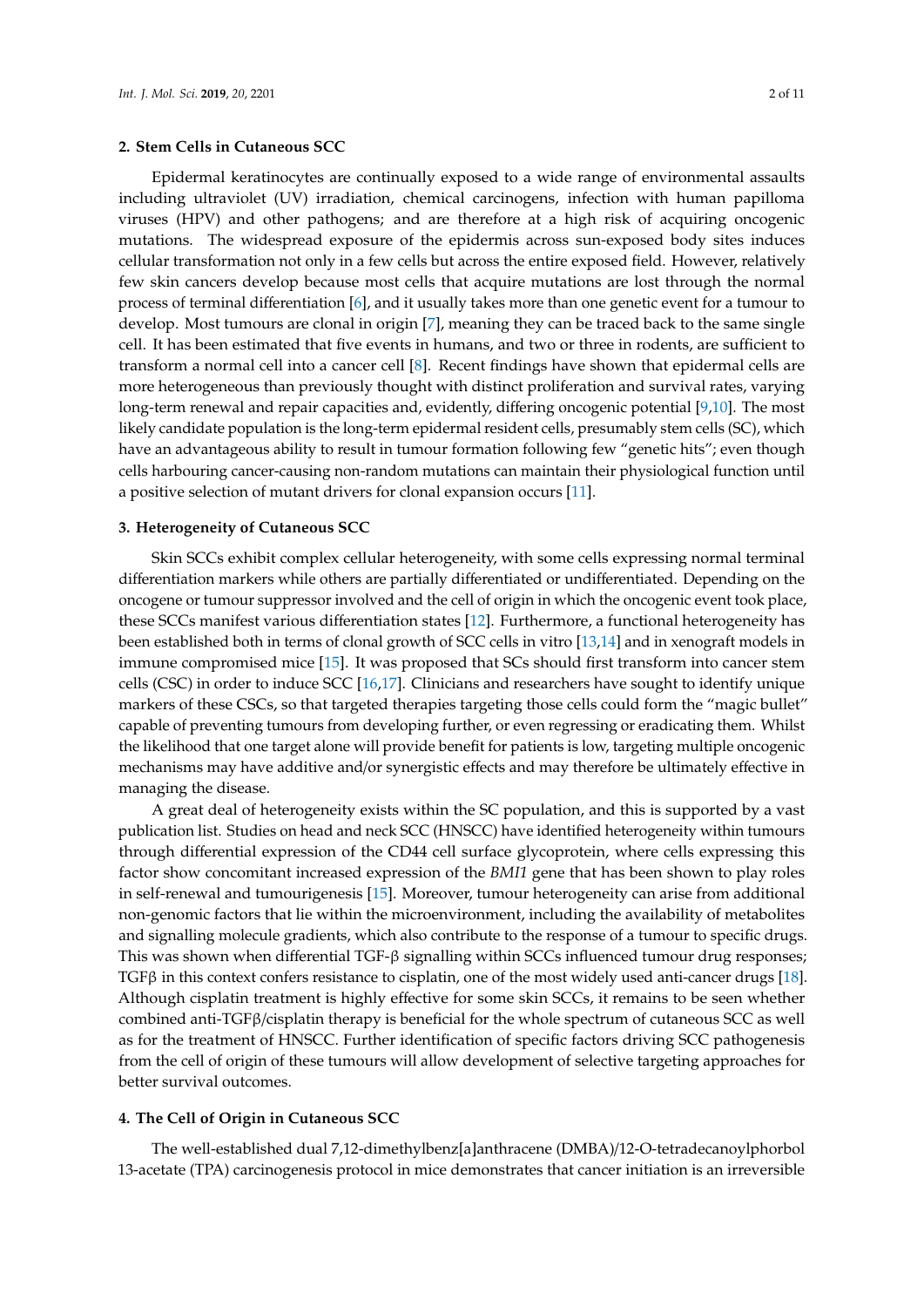event. Mice that are administered TPA one year after the last "priming" DMBA treatment develop cancer without significant delay in a similar fashion to mice that are immediately exposed to TPA after DMBA treatment [\[19\]](#page-8-5). The very short tumour latency, regardless of when TPA is applied, indicates that the underlying DMBA-induced cancer-initiating cells (CICs) are long-lived, slow-cycling cells that fail to disappear over time [\[20\]](#page-8-6). Whilst SCs have been proposed to be the CICs, emerging studies suggest that the acquisition of SC characteristics alone is insufficient for pre-malignant transformation and that oncogenic events occurring in a specific cell of origin are more relevant [\[12\]](#page-7-11). For example, high malignant capacity has previously been associated with the expression of mutant Harvey-Ras (*H-Ras*) in the hair follicle (HF), but when this mutation is expressed in the interfollicular epidermis (IFE), the lesions were rarely malignant, and only benign tumour growths known as papillomas form [\[21\]](#page-8-7). IFE tumour growth appears to be dependent on the continued administration of tumour promoters, having low potential to progress to malignancies in the context of Ras activation. Cells of the HF have additionally been implicated in SCC formation; however, the more lineage-restricted transit amplifying (TA) cell progeny lack the capacity to generate even benign papillomas within the same genetic context. Keratinocyte hyperproliferation and dedifferentiation are observed in response to expression of the *KRasG12D* mutant in HF SCs, where both MAPK and AKT-S6 signalling are increased, whilst *KRasG12D*-expressing TA cells are normal [\[22\]](#page-8-8). The absence of an abnormal phenotype in TA cells occurs due to the insufficiency of mutant oncogene expression required to generate long-term renewal potential, and thereby failing to initiate cancer development. These results imply that the type of cell in which specific oncogenes are activated determines the capacity for tumour development and can occur in progenitor, terminally differentiated or less differentiated TA cells.

SCC studies using *ShhCre*<sup>+</sup> mice expressing the *KRasG12D* mutant fail to initiate papilloma formation, in contrast to HF-specific K15Cre<sup>+</sup> mice, where papillomas frequently manifest [\[23\]](#page-8-9). In addition, whilst SCCs were long believed to originate only from the HF bulge SCs, exciting studies proved that CICs could arise from the IFE population. Maintaining intact HF SCs whilst simultaneously removing the IFE SCs reduced the capacity to form papillomas and SCCs but did not abolish it following wounding and subsequent administration of the tumour promoter TPA [\[24\]](#page-8-10). Maintaining this capacity to form SCCs suggests that SCC-initiating cells are from slow-cycling populations, not only from the HF but also residing in the IFE [\[20,](#page-8-6)[24\]](#page-8-10).

Conversion to malignancy, however, can be established through the concurrent loss of the tumour suppressor gene *p53* in *KRasG12D* expressing HF SCs [\[22\]](#page-8-8), although gain-of-function of *p53R172H* in this context confers a poorer prognosis [\[25\]](#page-8-11). Both carcinogen- and genetically-induced mouse skin SCCs show recurrent mutations in Ras family members with copy number alterations in the *p53* gene [\[26\]](#page-8-12). While hyperplasia and markers of epithelial-mesenchymal transition (EMT) are evident in cells lacking *p53*, SCCs in this model only emerge following the induction of this second 'hit'. Furthermore, expression of both *SmoM2* and *p53* in InvCre-ER positive is required for tumour development, while the expression of *SmoM2* alone in SCs is sufficient for tumour development [\[27\]](#page-8-13). Therefore, the nature of the CIC and the specific oncogene involved, in addition to the contribution of the cellular microenvironment, are the main drivers of cancer progression, characterise the resulting tumour type and define its malignant potential.

The concept of "a CIC transforming into a CSC" in SCC was proposed by Patel et al. [\[28\]](#page-8-14). By simply sorting SCC cell lines based on CD133 expression, the authors were able to show that CD133<sup>+</sup> CICs recapitulate heterogeneous SCCs in xenograft models. The CD133<sup>-</sup> cells were unable to maintain SCC growth in serial transplantation studies [\[28\]](#page-8-14). Siegle et al. also attempted to elucidate unique identifying genetic markers in SCC CICs [\[29\]](#page-8-15). The authors compared gene expression of mouse samples from cutaneous SCC CICs to HF SCs and epidermal progenitor cells. They found differential expression of a handful of transcription factors, most notably SOX2. By immune staining, they confirmed SOX2 is absent in normal skin samples and only present in SCC. The authors show Sox2 is expressed in undifferentiated cells at the tumour/stroma interface that are also positive for basal-like cell markers  $α6$  and  $β1$  integrin [\[29\]](#page-8-15), which might be considered the "tumour stem cell compartment". The same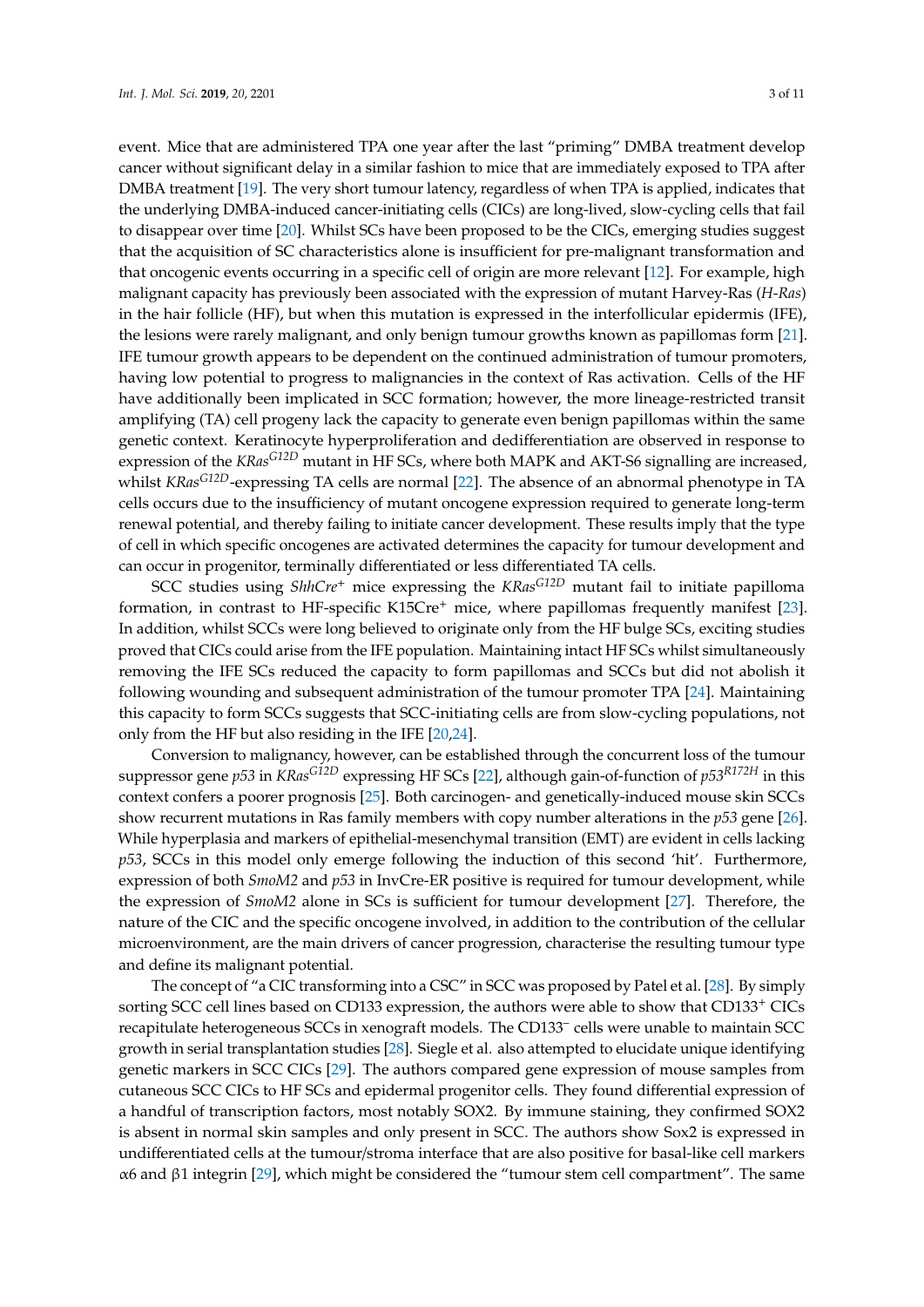pattern was seen in human skin and SCC samples. Xenograft studies using stable and inducible n<br>knockdown of *Sox2* showed a reduction in the growth of tumours, which highlights the critical role of SOX2 in the development and maintenance of SCC [\[29\]](#page-8-15). These data correlate well with work published previously by the Blanpain lab showing increased expression of SOX2 in the spectrum of sun-damaged skin, ranging from actinic keratosis to SCC [\[30,](#page-8-16)[31\]](#page-8-17). Together, these findings point to SCC potency in a manner that is dependent on the cell-specific expression of oncogenes (Figure [1\)](#page-3-0).

<span id="page-3-0"></span>

**Figure 1.** Exposure to environmental assaults transform SCC. through the expression of secreted factors or activation of specific or activation of specific oncogenes. This cell becomes a  $C$ **Figure 1.** Exposure to environmental assaults transform SC or dedifferentiate a differentiated cell through the expression of secreted factors or activation of specific oncogenes. This cell becomes a CIC that give rise to a CSC and ultimately to SCC. Transit amplifying (TA), stem cell (SC), cancer stem cell

#### **5. Evaluation of Normal Stem Cell Markers in SCC**

Presenting evidence for the "Keratinocyte Stem Cell (KSC)" as the likely cell of origin in cutaneous neoplasias, Lotti et al. investigated the role of Survivin in the development of cutaneous SCC [\[32\]](#page-8-18).<br>The Line of the contract of the contract of the contract of the contract of the contract of the contract of the experiments, siRNA knockdown of Survivin reduced colony formation and cell viability compared to control cells. It also had deleterious effects on stem-like properties such as rapid adherence and expression of stemness-associated markers OCT-4, NOTCH1, CD133 and β1-integrin and increased expression of differentiation markers K10 and Involucrin. In 3D reconstruction skin models, Survivin knockdown cells developed an epidermis as thick as controls and showed reduced ability to form SCCs and invade into the dermis. The authors present IHC data to correlate the reduced proliferation of Survivin-depleted cells with reduced Ki67 staining and the lack of invasiveness with a lower expression of metalloproteinase-9 (MMP9). This reduced "aggressive" potential of the Survivin siRNA SCCs is reflected in the lower expression of Psoriasin, a known marker of poor prognosis in epithelial cancers. Normal keratinocytes transduced with retroviral vectors expressing oncogenic *RAS*, and the inhibitor of NFκB (*IκBαM*) promoted the expression of Survivin. Whilst additional knockdown of Survivin in those cells reduced proliferation, it could not prevent tumour formation in xenograft models, perhaps only delaying their development. Unfortunately, experimental numbers were too low to draw significant conclusions from these data. Furthermore, the authors analysed their tumour samples for the cancer-associated markers HIF-1 $\alpha$ , VEGF and CD51 ( $\alpha$ v-integrin) and showed they are reduced in Survivin siRNA tumours, inferring from this that the overexpression of Survivin seen in SCC is the responsible factor for the poor prognosis of these lesions. The IAP protein Survivin had previously been identified as a marker of KSCs. In cell culture

Following the investigation of the role of Survivin in cutaneous SCC development, overexpression of Survivin was observed across several tissue types of SCCs. Santarelli et al. reported on the role of Survivin as a prognostic factor in oral SCC [33]. By IHC staining of oral SCC tumour samples, a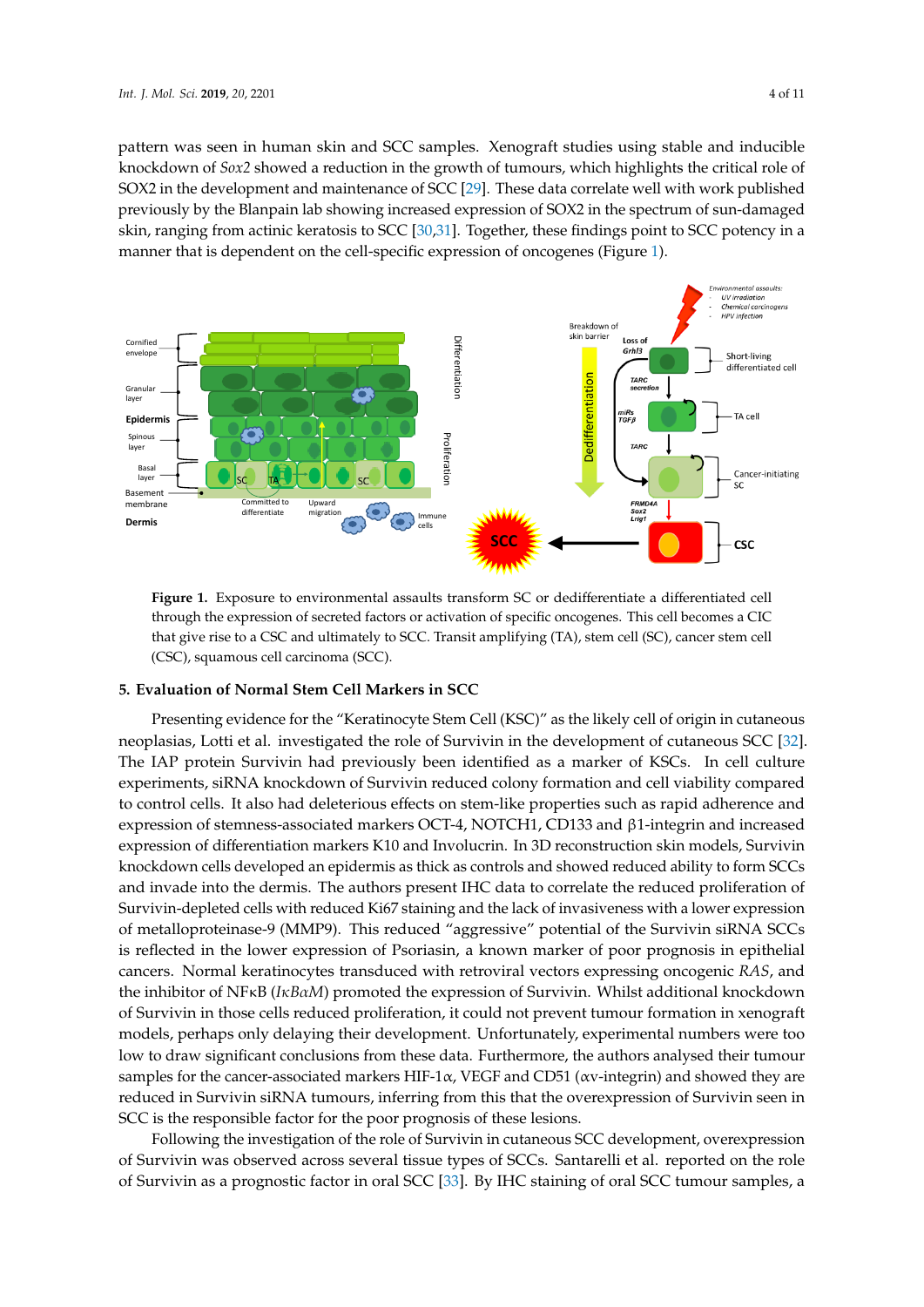significant correlation between the larger T-stage tumours and Survivin expression was demonstrated. The increasing strength of nuclear Survivin staining correlated negatively with patient survival in their study population. The same group have also reviewed the potential to target Survivin in the management of SCC in multiple tissue types, using a variety of druggable mechanisms and pathways to prevent the anti-apoptotic effect of elevated Survivin [\[34\]](#page-8-20).

When single cell gene expression profiling was used to identify markers of IFE SCs in cultured human epidermal cells, FERM domain containing 4A (FRMD4A) was one highly predicted SC marker [\[35\]](#page-8-21). Furthermore, 14 potential epidermal SC markers were examined by Q-PCR on SCC cells, and interestingly, *FRMD4A* was the only gene that was consistently highly upregulated in SCC, confirming it as a candidate SCC SC marker [\[13\]](#page-7-12). FRMD4A was also reported to connect the Par-3 complex to the Arf6 guanine-nucleotide exchange factor and regulate the assembly of adherens junctions in cultured epithelial cells [\[36\]](#page-9-0). This SCC SC marker is of considerable interest for several reasons. First, examining FRMD4A expression provides a means to explore the relationship between markers of normal SCs and CSCs. Second, FRMD4A is reported to regulate intercellular adhesion and maintain E-cadherin expression in normal cells [\[36\]](#page-9-0), despite the prevailing dogma that E-cad-mediated adhesion is downregulated in invasive epithelial cancers [\[37](#page-9-1)[,38\]](#page-9-2). FRMD4A expression is found exclusively in the basal layer of the human epidermis and is lost upon differentiation of keratinocytes. Stable knock-down of *FRMD4A* in human SCC cell lines reduced both colony-forming efficiency and overall growth potential in in vitro and in vivo xenograft models. Data mining of databases of HNSCC and other cancers reveals that high FRMD4A expression levels predict poor prognosis [\[39\]](#page-9-3). The overall survival of mice xenografted with human SCC was improved by inducible knockdown of *FRMD4A*, confirming the prognostic value identified in HNSCC [\[39\]](#page-9-3). Mechanistically, the protein product of FRMD4A is an Ezrin Radixin Moesin (ERM) protein, and like other ERM family members, reducing expression of FRMD4A appears to modulate the Hippo pathway, which has been implicated in the control of tissue growth and cancer development [\[39\]](#page-9-3). These data suggest that in a normal stem cell context, FRMD4A interacts with the Par-3 polarity complex to regulate cell adhesion. Upregulation of FRMD4A and its mislocalisation to the nucleus are associated with a CSC phenotype and SCC development.

#### **6. Pro-inflammatory Secreted Factors in SCC Development**

Arwert et al. investigated the potential role of inflammation driving increased proliferation and tumourigenesis in skin [\[40\]](#page-9-4). In InvEE transgenic mice, overexpression of activated MAPK kinase 1 (MEK1) in the suprabasal non-dividing differentiated cell layers (*InvEE* transgenics), results in epidermal hyperproliferation and skin inflammation. Interestingly, wounding of these animals leads to the reproducible development of papillomas at the site of injury [\[40\]](#page-9-4). The authors found that inflammation, and in particular secretion of cytokine IL-1 $\alpha$ , was key to promoting tumour development by engaging hyperproliferative mechanisms within the basal layer. Growth of papillomas could be reduced by treating wounded animals with the non-specific immune-suppressing drugs dexamethasone and cyclosporin. The same study proved the specificity of the IL-1 $\alpha$  mechanism by treating the same animals with an IL-1 receptor antagonist [\[40\]](#page-9-4).

Another example is Lrig1, a SC marker within the IFE and an antagonist of EGFR [\[41\]](#page-9-5). Recently, the link between the role of inflammation-driving carcinogenesis and this specific *Lrig1*-positive SC population has been established in SCC. Chen et al. studied the interplay between IL-17R and the EGFR pathway to show that Lrig1 functions as a tumour suppressor and its expression is reduced in human SCC lines [\[41\]](#page-9-5). Using their sophisticated transgenic mouse model, the authors identified IL-17R as playing an essential role in wound healing and tumorigenesis in *Lrig1*-positive SCs. Their data showed that IL-17R is responsible for the mobilization of *Lrig1*-positive SCs in wound healing experiments and in tumours in response to wounding [\[41\]](#page-9-5).

Similar findings were established in the context of Grainyhead-like 3 (GRHL3), a conserved developmental transcription factor, which is essential for epidermal differentiation and barrier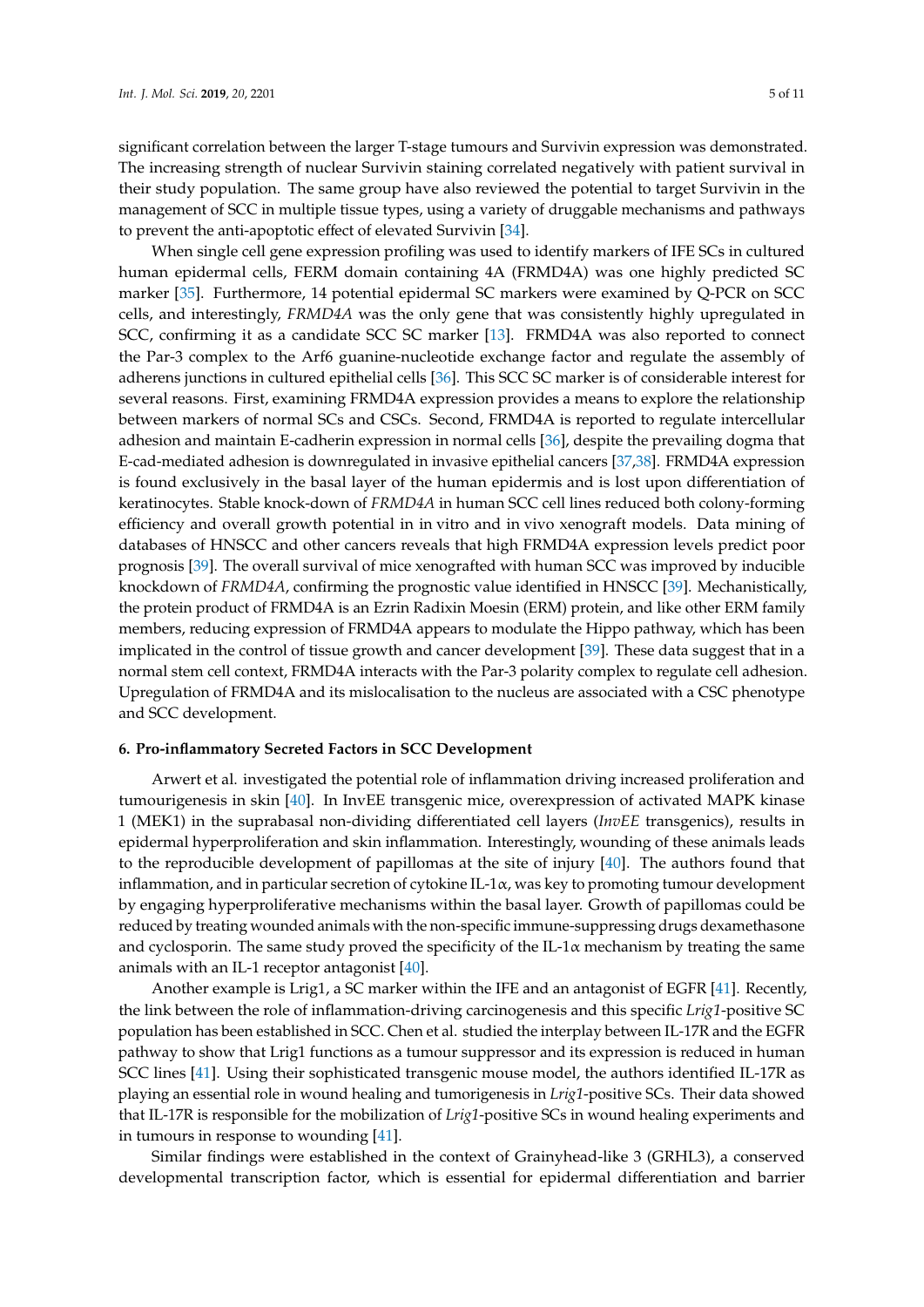formation [\[42–](#page-9-6)[44\]](#page-9-7). *Grhl3*-null mice die shortly after birth due to excessive water loss, a result of compromised skin barrier formation [\[45](#page-9-8)[,46\]](#page-9-9). GRHL3 also plays an important role in tumour suppression. Conditional epithelial-specific deletion of *Grhl3* in adult mice induced spontaneous skin tumours as the animals were aged and showed increased susceptibility to DMBA/TPA chemical-induced SCC [\[47](#page-9-10)[–50\]](#page-9-11). *Grhl3* is normally highly expressed in the suprabasal layer, and the mechanism whereby tumours in the stem cell/basal cell compartments were initiated following loss of *Grhl3* was until recently poorly understood. Cell culture conditioned media from *GRHL3*-deficient HaCaT cells increased the proliferation of control HaCaT cells in vitro [\[51\]](#page-9-12). Cytokine arrays identified only one factor significantly elevated in the conditioned media, the Thymus and activation-regulated chemokine (TARC), also known as CC-motif ligand 17 (CCL17), which promotes Th2 lymphocyte recruitment and epidermal hyperplasia. The literature suggests that TARC plays a role in several inflammatory skin diseases and is significantly associated with multiple malignancies [\[52,](#page-9-13)[53\]](#page-9-14). Interestingly, *Grhl3*-null epidermis showed increased inflammatory cells and activation of the STAT3 signalling pathway. Furthermore, treatment of *Grhl3*-null mouse skin with an inhibitor of TARC in an ex-vivo model, demonstrated a partial rescue of the hyperproliferative phenotype and barrier breakdown [\[51\]](#page-9-12).

Non-coding microRNAs (miRs), which have been shown to play a role in the dysregulation of cell behaviour, tumour progression and even metastasis, can also regulate the secreted factors in SCC development [\[54\]](#page-9-15). Toll et al. compared miRs expression in normal skin compared to sun-damaged skin and SCC by gene expression microarray [\[55\]](#page-9-16). While many miRs were upregulated, the authors identified *miR-204* as the only miR significantly downregulated in their SCC screen and confirmed this by Q-PCR. They next silenced *miR-204* in human SCC cell lines and found a mixed picture, suggesting that DNA methylation is only one of multiple mechanisms resulting in *miR-204* downregulation. The potential mechanism by which loss of *miR-204* could drive SCC development was shown to be upstream of the FGF-STAT3 signalling pathway [\[55\]](#page-9-16). STAT3 activation seems to be the most frequent mechanism and has been reported in various mouse models of SCC [\[56\]](#page-9-17). Overall, loss of *miR-204* initiated a STAT3-driven pro-inflammatory response in sun-damaged skin cells leading to the development of SCC.

#### **7. Genome Wide Association Studies and Cutaneous SCC**

Given the high incidence of cutaneous SCC and the availability of large numbers of tissue samples, it is perhaps surprising that there have been relatively few genome wide association studies to investigate common genetic drivers of the disease. One such study carried out by Chahal et al. identified 11 susceptibility loci of interest [\[57\]](#page-9-18). The authors describe these loci being associated with pigmentation genes, as would be anticipated with the UV radiation aetiology of cutaneous SCC. The Watt Lab took a different strategy to explore the genetic interplays occurring in SCC and SCs [\[58\]](#page-10-0). Using a library of shRNAs, they performed high throughput RNAi screens on normal human keratinocytes and a well-established human cutaneous SCC line. The bioinformatic analysis of the functional outcomes of these cells in culture allowed the identification of YAP1, a transcriptional co-activator known to be a key downstream effector of the Hippo pathway. The YAP1 paralogue TAZ also regulates the growth of SCC. Further analysis of gene targets of the transcription factor TEAD elucidated potential mechanisms, whereby the Hippo pathway and expression of YAP1 may influence the behaviour of SCs in the normal epithelium and in SCC (Table [1\)](#page-6-0).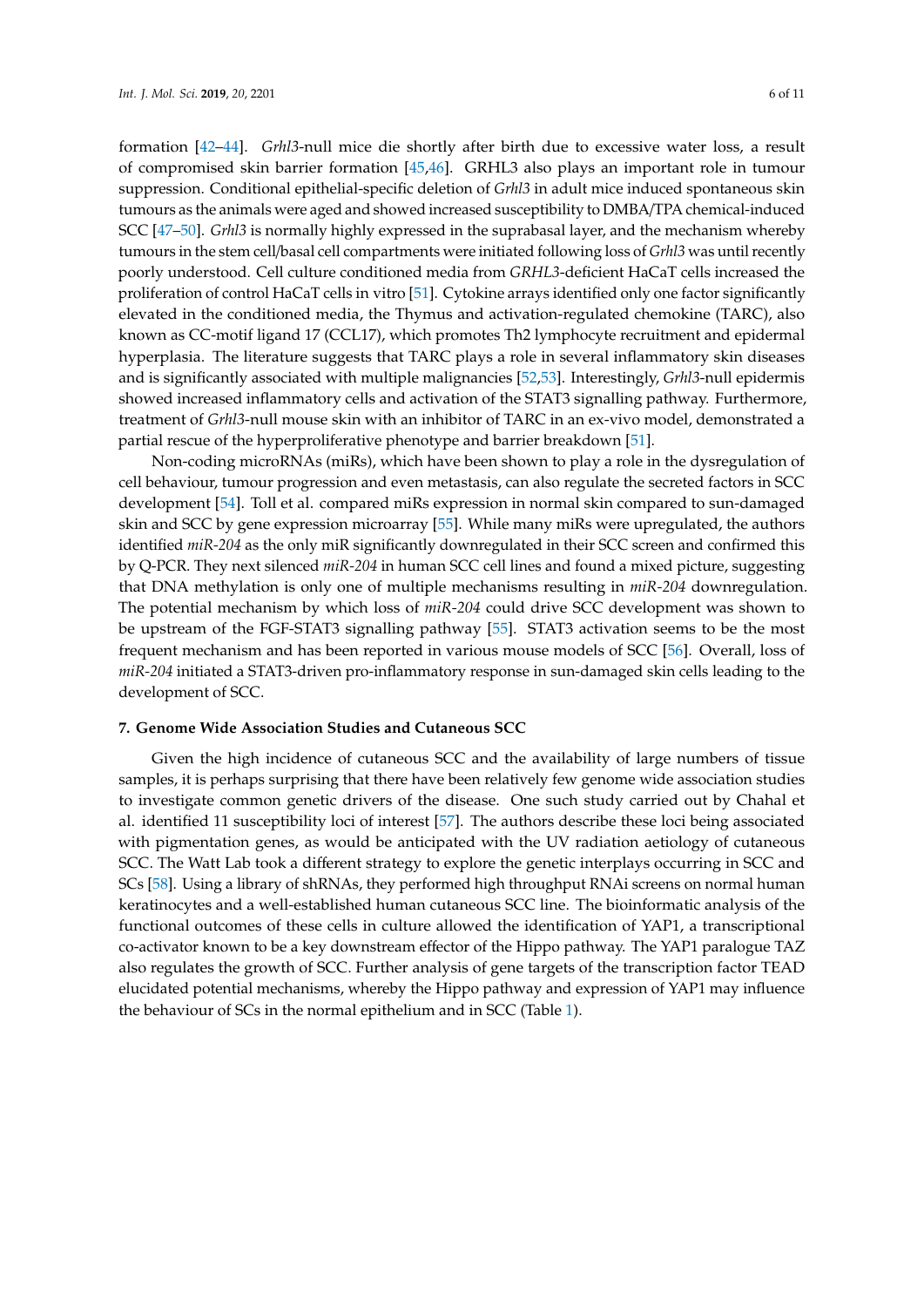| Factor           | <b>Potential Mechanism</b>                                                                                                     | References        |
|------------------|--------------------------------------------------------------------------------------------------------------------------------|-------------------|
| CD44             | Cell surface marker elevated in subpopulations of SCC, i.e., putative<br>tumour stem cell marker                               | $[15]$            |
| CD133            | Putative tumour stem cell marker in SCC.                                                                                       | $\left[28\right]$ |
| $TGF-\beta$      | Promotes chemotherapy resistance in SCC                                                                                        | $[18]$            |
| BMI <sub>1</sub> | Tumour self-renewal and tumourigenesis                                                                                         | $[15]$            |
| Sox2             | Putative tumour stem cell marker in SCC                                                                                        | $\left[29\right]$ |
| <b>FRMD4A</b>    | Putative tumour stem cell marker in SCC; interacts with Hippo pathway                                                          | $[39]$            |
| YAP1             | Key downstream effector of the Hippo pathway, influencing the behaviour<br>of stem cells in the normal epithelium and in SCC   | [58]              |
| Lrig1 (loss)     | Putative tumour stem cell marker in SCC and tumour suppressor.                                                                 | $[41]$            |
| Grhl3 (loss)     | Conserved developmental transcription factor, essential for epidermal<br>differentiation, barrier formation and SCC initiation | $\left[51\right]$ |
| TARC/CCL17       | Cytokine driving hyperproliferation in Grhl3 deletion model                                                                    | $\left[51\right]$ |
| IL-1 $\alpha$    | Cytokine driving papilloma formation in MEK1 overexpression model                                                              | $[40]$            |
| $IL-17R$         | Cytokine implicated in the mobilization of Lrig1-positive stem cells in<br>wound healing experiments, and in tumorigenesis     | $\left[41\right]$ |
| Survivin         | Overexpression of Survivin promotes the development of SCC in multiple<br>tissue types and results in poor prognosis           | $[32]$            |
| $miR-204$ (loss) | Loss of miR-204 drives STAT3 pro-inflammatory response in sun-damaged<br>skin leading to the development of SCC.               | [55]              |
| <b>MEK1</b>      | Overexpression promotes hyperproliferation and skin inflammation,<br>leading to papilloma formation                            | $[40]$            |

<span id="page-6-0"></span>**Table 1.** Summary of factors that are shown to regulate tumour-initiating cell growth in cutaneous SCC.

#### **8. Targeted Therapy and the Cell of Origin in Cutaneous SCC**

The central concept of targeted therapy, also called precision oncology, requires additional testing to determine features of a patient's malignant disease that may inform treatment decisions. Molecular assays have formed part of the standard diagnostic work up for various malignancies, such as estrogen receptor staining in breast cancer or mismatch repair immunohistochemistry in colorectal carcinoma. These assays attempt to define the natural history of the malignancy as well as context-specific markers in order to guide the most appropriate treatment. Genomic biomarkers paired with targeted therapies have proved highly efficacious in some cases, such as *HER2* amplification and trastuzumab in breast cancer [\[59\]](#page-10-1), *BRAF* mutation and combined BRAF and MEK inhibition in melanoma [\[60](#page-10-2)[,61\]](#page-10-3) and *EML4*-*ALK* fusions and crizotinib in lung adenocarcinoma [\[62\]](#page-10-4). These successful examples have set the benchmark for precision oncology and prompted the characterisation of genomic biomarkers for all malignant diseases, including cutaneous SCC. Furthermore, meta-analyses comparing personalised and non-personalised treatments have demonstrated that targeted therapies are associated with a higher response rate and better progression free survival [\[63](#page-10-5)[,64\]](#page-10-6).

Comparative analysis of pathway alterations and global cancer functional event (CFE) signatures have shown concordance in cell lines and cutaneous SCC tumours [\[65\]](#page-10-7). Gene expression profiling has been less commonly employed in targeted therapy as a stand-alone assay. Interestingly, a large proportion of the variance in gene expression between tumours is explained by tissue of origin [\[66\]](#page-10-8). From in vitro high throughput drug screens paired with comprehensive genomic profiling of cell lines, gene expression has proven to be the most useful feature to predict drug sensitivity [\[65,](#page-10-7)[66\]](#page-10-8). It is important to note that tissue of origin is almost as good a predictor as gene expression and that the two are highly correlated [\[65\]](#page-10-7). When considering predictors of drug sensitivity within a given tumour type, genomic features (either driver mutations or copy number alterations) coupled with gene expression-based profiles could accurately predict drug sensitivity [\[65\]](#page-10-7). Whilst these results are highly dependent on the background prevalence of genomic features in the dataset in question, they highlight that multi-omics approaches incorporating multiple data types may add value over unilateral approaches. This was shown in human tumour datasets, where integrated approaches leveraging both transcriptomic and genomic data have shown promising results in predicting drug sensitivity [\[67,](#page-10-9)[68\]](#page-10-10). Therefore, targeting specific factors that contribute to the tumourigenesis of the cell of origin could add another selectivity level to targeted therapy. Dedifferentiation of a differentiated cell through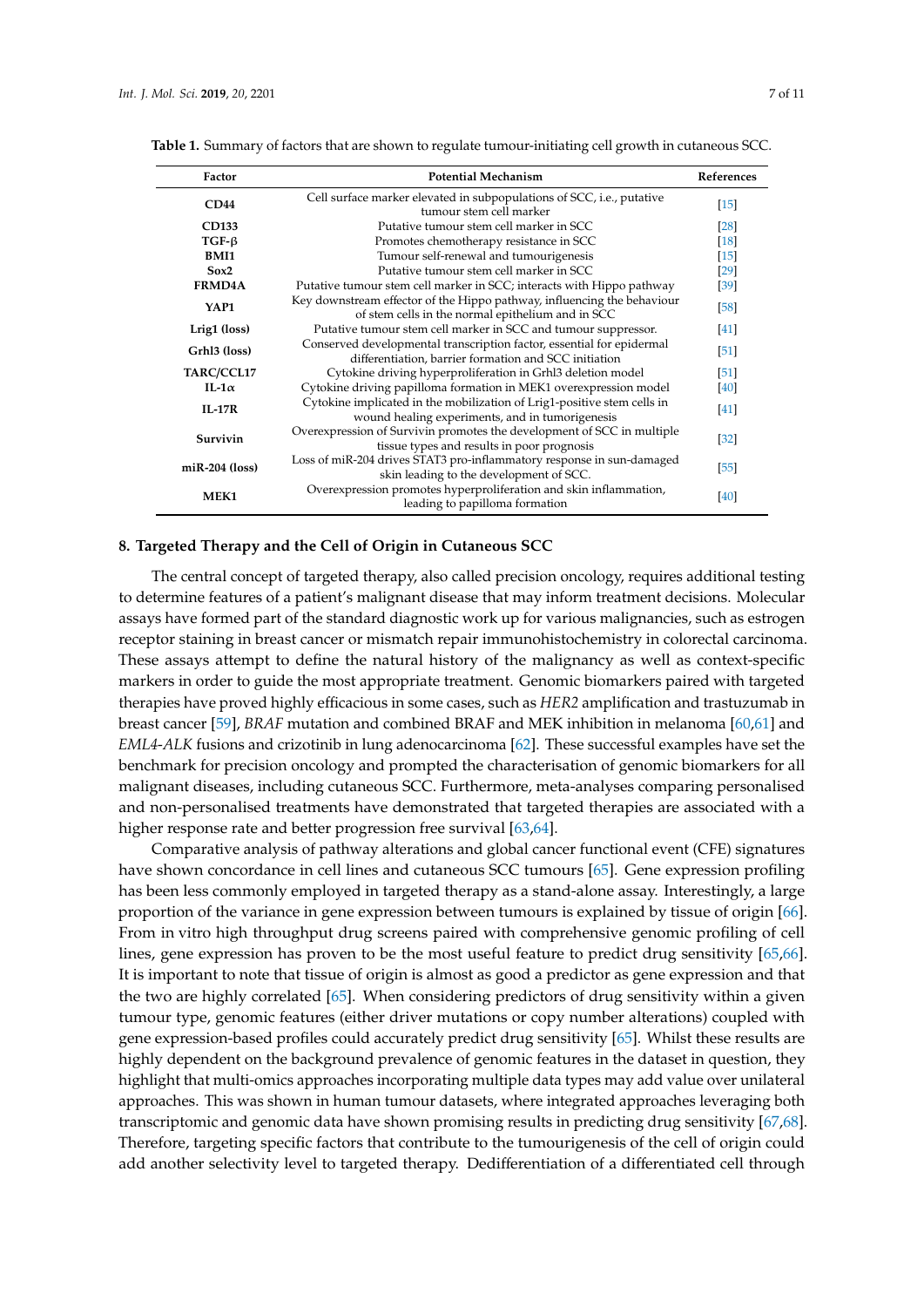the expression of secreted factors (e.g., TARC/CCL17) or activation of specific oncogenes in SCs (e.g., FRMD4A) are key targets against the CIC.

## **9. Conclusions**

Identifying novel targets that drive SCC genesis is imperative given the increasing incidence of this disease and will underwrite the development of targeted therapies, especially for high-risk patients. Identification of specific markers of the transformed cell of origin would therefore be a primary goal, enabling dissection of the mechanisms behind its development and progression. Furthermore, biological insights into cutaneous SCC would provide a basis for comprehending more aggressive and heterogeneous epidermal cancers, such as HNSCC. Future studies will ultimately establish a molecular signature, whereby patients can be stratified to receive drugs that directly target their cell of origin-dependent oncogenic drivers, reflected by the tumour differentiation status, and potentially bypassing drug resistance in response to therapy. The tissue of origin and the cell of origin will dictate responses to targeted therapies. Personalised inhibitors will determine whether selective targeted therapy against CIC-dependent factors is sufficient to eradicate heterogeneous SCC, manage the disease and improve patient quality of life and overall survival.

**Funding:** This research was supported by grants from the Australian National Health and Medical Research Council (NHMRC, APP1049870, APP1106697) and by Fellowships from the Victorian Cancer Agency (Clare Oliver Memorial, COF11\_04 and Mid-Career, MCRF16017) to CD.

**Acknowledgments:** The authors acknowledge Bryce van Denderen for his careful corrections of the review.

**Conflicts of Interest:** The authors declare no conflict of interest.

### **References**

- <span id="page-7-0"></span>1. Alam, M.; Ratner, D. Cutaneous squamous-cell carcinoma. *N. Engl. J. Med.* **2001**, *344*, 975–983. [\[CrossRef\]](http://dx.doi.org/10.1056/NEJM200103293441306) [\[PubMed\]](http://www.ncbi.nlm.nih.gov/pubmed/11274625)
- <span id="page-7-1"></span>2. Staples, M.P.; Elwood, M.; Burton, R.C.; Williams, J.L.; Marks, R.; Giles, G.G. Non-melanoma skin cancer in Australia: The 2002 national survey and trends since 1985. *Med. J. Aust.* **2006**, *184*, 6–10. [\[PubMed\]](http://www.ncbi.nlm.nih.gov/pubmed/16398622)
- <span id="page-7-2"></span>3. Pondicherry, A.; Martin, R.; Meredith, I.; Rolfe, J.; Emanuel, P.; Elwood, M. The burden of non-melanoma skin cancers in Auckland, New Zealand. *Australas J. Dermatol.* **2018**, *59*, 210–213. [\[CrossRef\]](http://dx.doi.org/10.1111/ajd.12751) [\[PubMed\]](http://www.ncbi.nlm.nih.gov/pubmed/29350397)
- <span id="page-7-3"></span>4. Lee, D.A.; Miller, S.J. Nonmelanoma skin cancer. *Facial Plast. Surg. Clin. N. Am.* **2009**, *17*, 309–324. [\[CrossRef\]](http://dx.doi.org/10.1016/j.fsc.2009.04.004)
- <span id="page-7-4"></span>5. Patel, R.V.; Frankel, A.; Goldenberg, G. An update on nonmelanoma skin cancer. *J. Clin Aesthet. Dermatol.* **2011**, *4*, 20–27.
- <span id="page-7-5"></span>6. Cangkrama, M.; Ting, S.B.; Darido, C. Stem cells behind the barrier. *Int. J. Mol. Sci.* **2013**, *14*, 13670–13686. [\[PubMed\]](http://www.ncbi.nlm.nih.gov/pubmed/23812084)
- <span id="page-7-6"></span>7. Nowell, P.C. The clonal evolution of tumor cell populations. *Science* **1976**, *194*, 23–28. [\[CrossRef\]](http://dx.doi.org/10.1126/science.959840)
- <span id="page-7-7"></span>8. Hahn, W.C.; Weinberg, R.A. Rules for making human tumor cells. *N. Engl. J. Med.* **2002**, *347*, 1593–1603. [\[CrossRef\]](http://dx.doi.org/10.1056/NEJMra021902)
- <span id="page-7-8"></span>9. Mascre, G.; Dekoninck, S.; Drogat, B.; Youssef, K.K.; Brohee, S.; Sotiropoulou, P.A.; Simons, B.D.; Blanpain, C. Distinct contribution of stem and progenitor cells to epidermal maintenance. *Nature* **2012**, *489*, 257–262. [\[CrossRef\]](http://dx.doi.org/10.1038/nature11393) [\[PubMed\]](http://www.ncbi.nlm.nih.gov/pubmed/22940863)
- <span id="page-7-9"></span>10. Sada, A.; Jacob, F.; Leung, E.; Wang, S.; White, B.S.; Shalloway, D.; Tumbar, T. Defining the cellular lineage hierarchy in the interfollicular epidermis of adult skin. *Nat. Cell Biol.* **2016**, *18*, 619–631. [\[CrossRef\]](http://dx.doi.org/10.1038/ncb3359) [\[PubMed\]](http://www.ncbi.nlm.nih.gov/pubmed/27183471)
- <span id="page-7-10"></span>11. Martincorena, I.; Roshan, A.; Gerstung, M.; Ellis, P.; Van Loo, P.; McLaren, S.; Wedge, D.C.; Fullam, A.; Alexandrov, L.B.; Tubio, J.M.; et al. Tumor evolution. High burden and pervasive positive selection of somatic mutations in normal human skin. *Science* **2015**, *348*, 880–886. [\[CrossRef\]](http://dx.doi.org/10.1126/science.aaa6806) [\[PubMed\]](http://www.ncbi.nlm.nih.gov/pubmed/25999502)
- <span id="page-7-11"></span>12. Sanchez-Danes, A.; Blanpain, C. Deciphering the cells of origin of squamous cell carcinomas. *Nat. Rev. Cancer* **2018**, *18*, 549–561. [\[CrossRef\]](http://dx.doi.org/10.1038/s41568-018-0024-5) [\[PubMed\]](http://www.ncbi.nlm.nih.gov/pubmed/29849070)
- <span id="page-7-12"></span>13. Jensen, K.B.; Jones, J.; Watt, F.M. A stem cell gene expression profile of human squamous cell carcinomas. *Cancer Lett.* **2008**, *272*, 23–31. [\[CrossRef\]](http://dx.doi.org/10.1016/j.canlet.2008.06.014)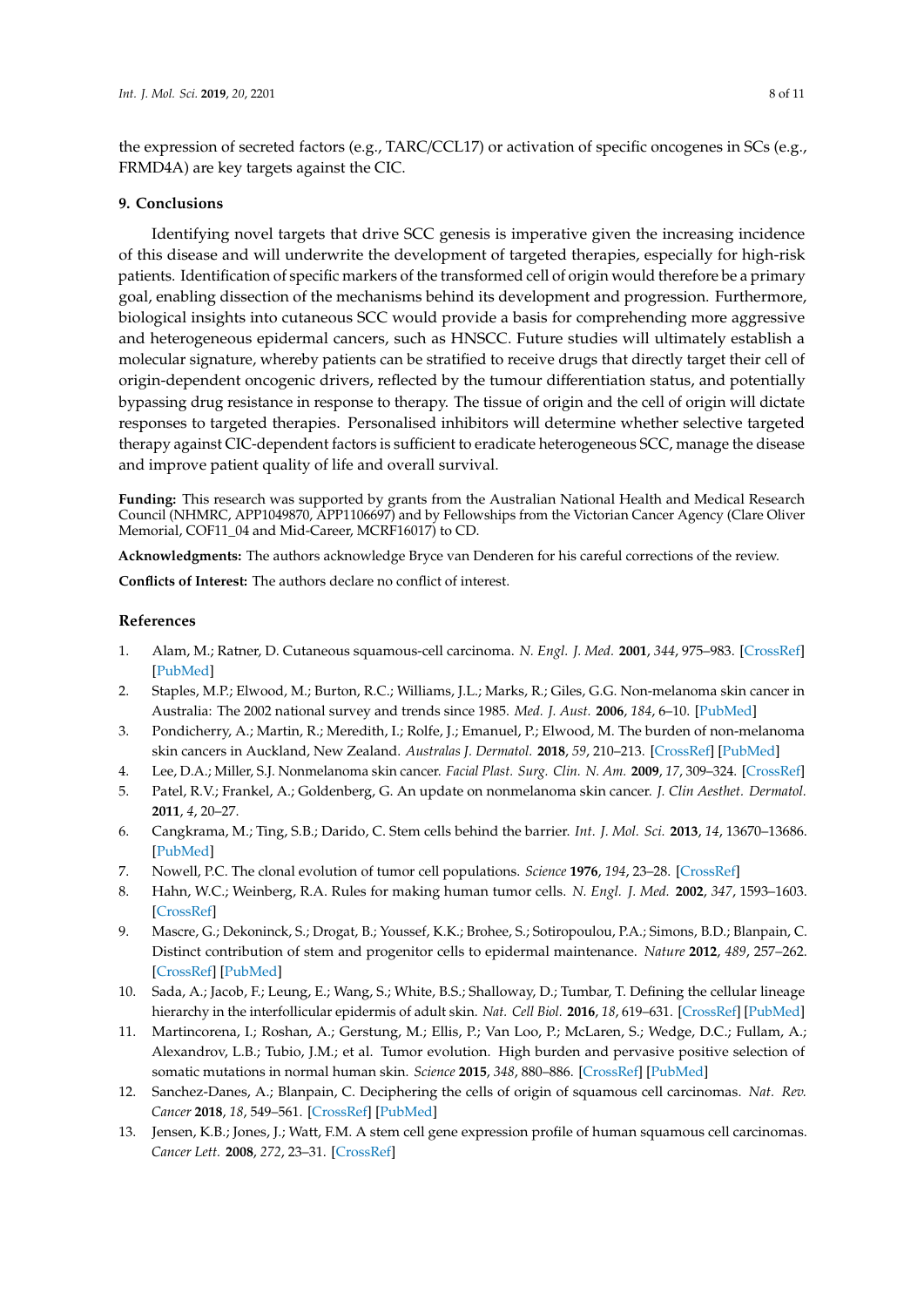- <span id="page-8-0"></span>14. Locke, M.; Heywood, M.; Fawell, S.; Mackenzie, I.C. Retention of intrinsic stem cell hierarchies in carcinoma-derived cell lines. *Cancer Res.* **2005**, *65*, 8944–8950. [\[CrossRef\]](http://dx.doi.org/10.1158/0008-5472.CAN-05-0931) [\[PubMed\]](http://www.ncbi.nlm.nih.gov/pubmed/16204067)
- <span id="page-8-1"></span>15. Prince, M.E.; Sivanandan, R.; Kaczorowski, A.; Wolf, G.T.; Kaplan, M.J.; Dalerba, P.; Weissman, I.L.; Clarke, M.F.; Ailles, L.E. Identification of a subpopulation of cells with cancer stem cell properties in head and neck squamous cell carcinoma. *Proc. Natl. Acad. Sci. USA* **2007**, *104*, 973–978. [\[CrossRef\]](http://dx.doi.org/10.1073/pnas.0610117104) [\[PubMed\]](http://www.ncbi.nlm.nih.gov/pubmed/17210912)
- <span id="page-8-2"></span>16. Gupta, P.B.; Chaffer, C.L.; Weinberg, R.A. Cancer stem cells: Mirage or reality? *Nat. Med.* **2009**, *15*, 1010–1012. [\[CrossRef\]](http://dx.doi.org/10.1038/nm0909-1010)
- <span id="page-8-3"></span>17. Reya, T.; Morrison, S.J.; Clarke, M.F.; Weissman, I.L. Stem cells, cancer, and cancer stem cells. *Nature* **2001**, *414*, 105–111. [\[CrossRef\]](http://dx.doi.org/10.1038/35102167)
- <span id="page-8-4"></span>18. Oshimori, N.; Oristian, D.; Fuchs, E. TGF-beta promotes heterogeneity and drug resistance in squamous cell carcinoma. *Cell* **2015**, *160*, 963–976. [\[CrossRef\]](http://dx.doi.org/10.1016/j.cell.2015.01.043)
- <span id="page-8-5"></span>19. Van Duuren, B.L.; Sivak, A.; Katz, C.; Seidman, I.; Melchionne, S. The effect of aging and interval between primary and secondary treatment in two-stage carcinogenesis on mouse skin. *Cancer Res.* **1975**, *35*, 502–505.
- <span id="page-8-6"></span>20. Morris, R.J.; Fischer, S.M.; Slaga, T.J. Evidence that a slowly cycling subpopulation of adult murine epidermal cells retains carcinogen. *Cancer Res.* **1986**, *46*, 3061–3066. [\[PubMed\]](http://www.ncbi.nlm.nih.gov/pubmed/3698024)
- <span id="page-8-7"></span>21. Brown, K.; Strathdee, D.; Bryson, S.; Lambie, W.; Balmain, A. The malignant capacity of skin tumours induced by expression of a mutant H-ras transgene depends on the cell type targeted. *Curr. Biol.* **1998**, *8*, 516–524. [\[CrossRef\]](http://dx.doi.org/10.1016/S0960-9822(98)70203-9)
- <span id="page-8-8"></span>22. White, A.C.; Tran, K.; Khuu, J.; Dang, C.; Cui, Y.; Binder, S.W.; Lowry, W.E. Defining the origins of Ras/p53-mediated squamous cell carcinoma. *Proc. Natl. Acad. Sci. USA* **2011**, *108*, 7425–7430. [\[CrossRef\]](http://dx.doi.org/10.1073/pnas.1012670108) [\[PubMed\]](http://www.ncbi.nlm.nih.gov/pubmed/21502519)
- <span id="page-8-9"></span>23. Lapouge, G.; Youssef, K.K.; Vokaer, B.; Achouri, Y.; Michaux, C.; Sotiropoulou, P.A.; Blanpain, C. Identifying the cellular origin of squamous skin tumors. *Proc. Natl. Acad. Sci. USA* **2011**, *108*, 7431–7436. [\[CrossRef\]](http://dx.doi.org/10.1073/pnas.1012720108)
- <span id="page-8-10"></span>24. Argyris, T.S.; Slaga, T.J. Promotion of carcinomas by repeated abrasion in initiated skin of mice. *Cancer Res.* **1981**, *41*, 5193–5195. [\[PubMed\]](http://www.ncbi.nlm.nih.gov/pubmed/7307015)
- <span id="page-8-11"></span>25. Caulin, C.; Nguyen, T.; Lang, G.A.; Goepfert, T.M.; Brinkley, B.R.; Cai, W.W.; Lozano, G.; Roop, D.R. An inducible mouse model for skin cancer reveals distinct roles for gain- and loss-of-function p53 mutations. *J. Clin. Invest.* **2007**, *117*, 1893–1901. [\[CrossRef\]](http://dx.doi.org/10.1172/JCI31721)
- <span id="page-8-12"></span>26. Nassar, D.; Latil, M.; Boeckx, B.; Lambrechts, D.; Blanpain, C. Genomic landscape of carcinogen-induced and genetically induced mouse skin squamous cell carcinoma. *Nat. Med.* **2015**, *21*, 946–954. [\[CrossRef\]](http://dx.doi.org/10.1038/nm.3878) [\[PubMed\]](http://www.ncbi.nlm.nih.gov/pubmed/26168291)
- <span id="page-8-13"></span>27. Sanchez-Danes, A.; Hannezo, E.; Larsimont, J.C.; Liagre, M.; Youssef, K.K.; Simons, B.D.; Blanpain, C. Defining the clonal dynamics leading to mouse skin tumour initiation. *Nature* **2016**, *536*, 298–303. [\[CrossRef\]](http://dx.doi.org/10.1038/nature19069)
- <span id="page-8-14"></span>28. Patel, G.K.; Yee, C.L.; Terunuma, A.; Telford, W.G.; Voong, N.; Yuspa, S.H.; Vogel, J.C. Identification and characterization of tumor-initiating cells in human primary cutaneous squamous cell carcinoma. *J. Invest. Dermatol.* **2012**, *132*, 401–409. [\[CrossRef\]](http://dx.doi.org/10.1038/jid.2011.317)
- <span id="page-8-15"></span>29. Siegle, J.M.; Basin, A.; Sastre-Perona, A.; Yonekubo, Y.; Brown, J.; Sennett, R.; Rendl, M.; Tsirigos, A.; Carucci, J.A.; Schober, M. SOX2 is a cancer-specific regulator of tumour initiating potential in cutaneous squamous cell carcinoma. *Nat. Commun.* **2014**, *5*, 4511. [\[CrossRef\]](http://dx.doi.org/10.1038/ncomms5511)
- <span id="page-8-16"></span>30. Boumahdi, S.; Driessens, G.; Lapouge, G.; Rorive, S.; Nassar, D.; Le Mercier, M.; Delatte, B.; Caauwe, A.; Lenglez, S.; Nkusi, E.; et al. SOX2 controls tumour initiation and cancer stem-cell functions in squamous-cell carcinoma. *Nature* **2014**, *511*, 246–250. [\[CrossRef\]](http://dx.doi.org/10.1038/nature13305)
- <span id="page-8-17"></span>31. Blanpain, C.; Fuchs, E. Stem cell plasticity. Plasticity of epithelial stem cells in tissue regeneration. *Science* **2014**, *344*, 1242281. [\[CrossRef\]](http://dx.doi.org/10.1126/science.1242281)
- <span id="page-8-18"></span>32. Lotti, R.; Palazzo, E.; Petrachi, T.; Dallaglio, K.; Saltari, A.; Truzzi, F.; Quadri, M.; Puviani, M.; Maiorana, A.; Marconi, A.; et al. Survivin Modulates Squamous Cell Carcinoma-Derived Stem-Like Cell Proliferation, Viability and Tumor Formation in Vivo. *Int. J. Mol. Sci.* **2016**, *17*, 89. [\[CrossRef\]](http://dx.doi.org/10.3390/ijms17010089)
- <span id="page-8-19"></span>33. Santarelli, A.; Mascitti, M.; Rubini, C.; Bambini, F.; Giannatempo, G.; Lo Russo, L.; Sartini, D.; Emanuelli, M.; Procaccini, M.; Lo Muzio, L. Nuclear Survivin as a Prognostic Factor in Squamous-Cell Carcinoma of the Oral Cavity. *Appl. Immunohistochem. Mol. Morphol.* **2017**, *25*, 566–570. [\[CrossRef\]](http://dx.doi.org/10.1097/PAI.0000000000000336) [\[PubMed\]](http://www.ncbi.nlm.nih.gov/pubmed/27389554)
- <span id="page-8-20"></span>34. Santarelli, A.; Mascitti, M.; Lo Russo, L.; Sartini, D.; Troiano, G.; Emanuelli, M.; Lo Muzio, L. Survivin-Based Treatment Strategies for Squamous Cell Carcinoma. *Int. J. Mol. Sci.* **2018**, *19*, 971. [\[CrossRef\]](http://dx.doi.org/10.3390/ijms19040971)
- <span id="page-8-21"></span>35. Jensen, K.B.; Watt, F.M. Single-cell expression profiling of human epidermal stem and transit-amplifying cells: Lrig1 is a regulator of stem cell quiescence. *Proc. Natl. Acad. Sci. USA* **2006**, *103*, 11958–11963. [\[CrossRef\]](http://dx.doi.org/10.1073/pnas.0601886103)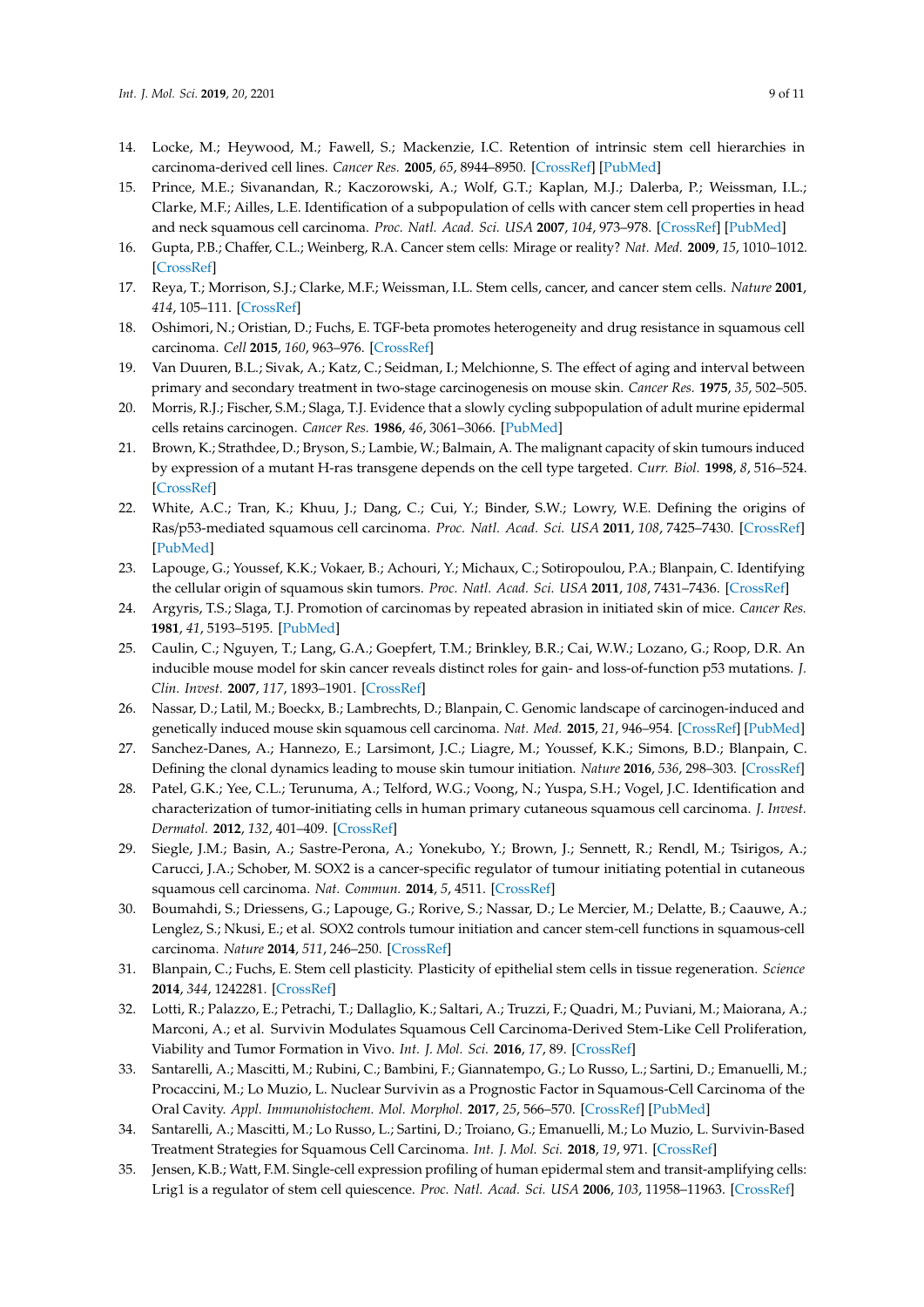- <span id="page-9-0"></span>36. Ikenouchi, J.; Umeda, M. FRMD4A regulates epithelial polarity by connecting Arf6 activation with the PAR complex. *Proc. Natl. Acad. Sci. USA* **2010**, *107*, 748–753. [\[CrossRef\]](http://dx.doi.org/10.1073/pnas.0908423107) [\[PubMed\]](http://www.ncbi.nlm.nih.gov/pubmed/20080746)
- <span id="page-9-1"></span>37. Chaffer, C.L.; Weinberg, R.A. A perspective on cancer cell metastasis. *Science* **2011**, *331*, 1559–1564. [\[CrossRef\]](http://dx.doi.org/10.1126/science.1203543)
- <span id="page-9-2"></span>38. Christofori, G. New signals from the invasive front. *Nature* **2006**, *441*, 444–450. [\[CrossRef\]](http://dx.doi.org/10.1038/nature04872)
- <span id="page-9-3"></span>39. Goldie, S.J.; Mulder, K.W.; Tan, D.W.; Lyons, S.K.; Sims, A.H.; Watt, F.M. FRMD4A upregulation in human squamous cell carcinoma promotes tumor growth and metastasis and is associated with poor prognosis. *Cancer Res.* **2012**, *72*, 3424–3436. [\[CrossRef\]](http://dx.doi.org/10.1158/0008-5472.CAN-12-0423) [\[PubMed\]](http://www.ncbi.nlm.nih.gov/pubmed/22564525)
- <span id="page-9-4"></span>40. Arwert, E.N.; Mentink, R.A.; Driskell, R.R.; Hoste, E.; Goldie, S.J.; Quist, S.; Watt, F.M. Upregulation of CD26 expression in epithelial cells and stromal cells during wound-induced skin tumour formation. *Oncogene* **2012**, *31*, 992–1000. [\[CrossRef\]](http://dx.doi.org/10.1038/onc.2011.298) [\[PubMed\]](http://www.ncbi.nlm.nih.gov/pubmed/21765471)
- <span id="page-9-5"></span>41. Chen, X.; Cai, G.; Liu, C.; Zhao, J.; Gu, C.; Wu, L.; Hamilton, T.A.; Zhang, C.J.; Ko, J.; Zhu, L.; et al. IL-17R-EGFR axis links wound healing to tumorigenesis in Lrig1(+) stem cells. *J. Exp. Med.* **2019**, *216*, 195–214. [\[CrossRef\]](http://dx.doi.org/10.1084/jem.20171849)
- <span id="page-9-6"></span>42. Darido, C.; Jane, S.M. Grhl3 and GEF19 in the front rho. *Small GTPases* **2010**, *1*, 104–107. [\[CrossRef\]](http://dx.doi.org/10.4161/sgtp.1.2.13620)
- 43. Dworkin, S.; Jane, S.M.; Darido, C. The planar cell polarity pathway in vertebrate epidermal development, homeostasis and repair. *Organogenesis* **2011**, *7*, 202–208. [\[CrossRef\]](http://dx.doi.org/10.4161/org.7.3.18431)
- <span id="page-9-7"></span>44. Darido, C.; Jane, S.M. Golgi Feels Its Own Wound. *Adv. Wound Care* **2013**, *2*, 87–92. [\[CrossRef\]](http://dx.doi.org/10.1089/wound.2011.0352)
- <span id="page-9-8"></span>45. Cangkrama, M.; Darido, C.; Georgy, S.R.; Partridge, D.; Auden, A.; Srivastava, S.; Wilanowski, T.; Jane, S.M. Two Ancient Gene Families Are Critical for Maintenance of the Mammalian Skin Barrier in Postnatal Life. *J. Invest. Dermatol.* **2016**, *136*, 1438–1448. [\[CrossRef\]](http://dx.doi.org/10.1016/j.jid.2016.02.806)
- <span id="page-9-9"></span>46. Darido, C.; Georgy, S.R.; Jane, S.M. The role of barrier genes in epidermal malignancy. *Oncogene* **2016**, *35*, 5705–5712. [\[CrossRef\]](http://dx.doi.org/10.1038/onc.2016.84) [\[PubMed\]](http://www.ncbi.nlm.nih.gov/pubmed/27041586)
- <span id="page-9-10"></span>47. Youssef, M.; Cuddihy, A.; Darido, C. Long-Lived Epidermal Cancer-Initiating Cells. *Int. J. Mol. Sci.* **2017**, *18*, 1369. [\[CrossRef\]](http://dx.doi.org/10.3390/ijms18071369)
- 48. Darido, C.; Georgy, S.R.; Wilanowski, T.; Dworkin, S.; Auden, A.; Zhao, Q.; Rank, G.; Srivastava, S.; Finlay, M.J.; Papenfuss, A.T.; et al. Targeting of the tumor suppressor GRHL3 by a miR-21-dependent proto-oncogenic network results in PTEN loss and tumorigenesis. *Cancer Cell* **2011**, *20*, 635–648. [\[CrossRef\]](http://dx.doi.org/10.1016/j.ccr.2011.10.014)
- 49. Georgy, S.R.; Cangkrama, M.; Srivastava, S.; Partridge, D.; Auden, A.; Dworkin, S.; McLean, C.A.; Jane, S.M.; Darido, C. Identification of a Novel Proto-oncogenic Network in Head and Neck Squamous Cell Carcinoma. *J. Natl. Cancer Inst.* **2015**, *107*, djv152. [\[CrossRef\]](http://dx.doi.org/10.1093/jnci/djv152) [\[PubMed\]](http://www.ncbi.nlm.nih.gov/pubmed/26063791)
- <span id="page-9-11"></span>50. Darido, C.; Georgy, S.R.; Cullinane, C.; Partridge, D.D.; Walker, R.; Srivastava, S.; Roslan, S.; Carpinelli, M.R.; Dworkin, S.; Pearson, R.B. Stage-dependent therapeutic efficacy in PI3K/mTOR-driven squamous cell carcinoma of the skin. *Cell Death Di*ff*er.* **2018**, *25*, 1146–1159. [\[CrossRef\]](http://dx.doi.org/10.1038/s41418-017-0032-0)
- <span id="page-9-12"></span>51. Goldie, S.J.; Cottle, D.L.; Tan, F.H.; Roslan, S.; Srivastava, S.; Brady, R.; Partridge, D.D.; Auden, A.; Smyth, I.M.; Jane, S.M.; et al. Loss of GRHL3 leads to TARC/CCL17-mediated keratinocyte proliferation in the epidermis. *Cell Death Dis.* **2018**, *9*, 1072. [\[CrossRef\]](http://dx.doi.org/10.1038/s41419-018-0901-6) [\[PubMed\]](http://www.ncbi.nlm.nih.gov/pubmed/30341279)
- <span id="page-9-13"></span>52. Tsunemi, Y.; Saeki, H.; Nakamura, K.; Nagakubo, D.; Nakayama, T.; Yoshie, O.; Kagami, S.; Shimazu, K.; Kadono, T.; Sugaya, M.; et al. CCL17 transgenic mice show an enhanced Th2-type response to both allergic and non-allergic stimuli. *Eur. J. Immunol.* **2006**, *36*, 2116–2127. [\[CrossRef\]](http://dx.doi.org/10.1002/eji.200535564)
- <span id="page-9-14"></span>53. Yoshie, O.; Matsushima, K. CCR4 and its ligands: From bench to bedside. *Int. Immunol.* **2015**, *27*, 11–20. [\[CrossRef\]](http://dx.doi.org/10.1093/intimm/dxu079)
- <span id="page-9-15"></span>54. Zhang, L.; Ge, Y.; Fuchs, E. miR-125b can enhance skin tumor initiation and promote malignant progression by repressing differentiation and prolonging cell survival. *Genes Dev.* **2014**, *28*, 2532–2546. [\[CrossRef\]](http://dx.doi.org/10.1101/gad.248377.114)
- <span id="page-9-16"></span>55. Toll, A.; Salgado, R.; Espinet, B.; Diaz-Lagares, A.; Hernandez-Ruiz, E.; Andrades, E.; Sandoval, J.; Esteller, M.; Pujol, R.M.; Hernandez-Munoz, I. MiR-204 silencing in intraepithelial to invasive cutaneous squamous cell carcinoma progression. *Mol. Cancer* **2016**, *15*, 53. [\[CrossRef\]](http://dx.doi.org/10.1186/s12943-016-0537-z)
- <span id="page-9-17"></span>56. Macias, E.; Rao, D.; Digiovanni, J. Role of stat3 in skin carcinogenesis: Insights gained from relevant mouse models. *J. Skin Cancer* **2013**, *2013*, 684050. [\[CrossRef\]](http://dx.doi.org/10.1155/2013/684050)
- <span id="page-9-18"></span>57. Chahal, H.S.; Lin, Y.; Ransohoff, K.J.; Hinds, D.A.; Wu, W.; Dai, H.J.; Qureshi, A.A.; Li, W.Q.; Kraft, P.; Tang, J.Y.; et al. Genome-wide association study identifies novel susceptibility loci for cutaneous squamous cell carcinoma. *Nat. Commun.* **2016**, *7*, 12048. [\[CrossRef\]](http://dx.doi.org/10.1038/ncomms12048)